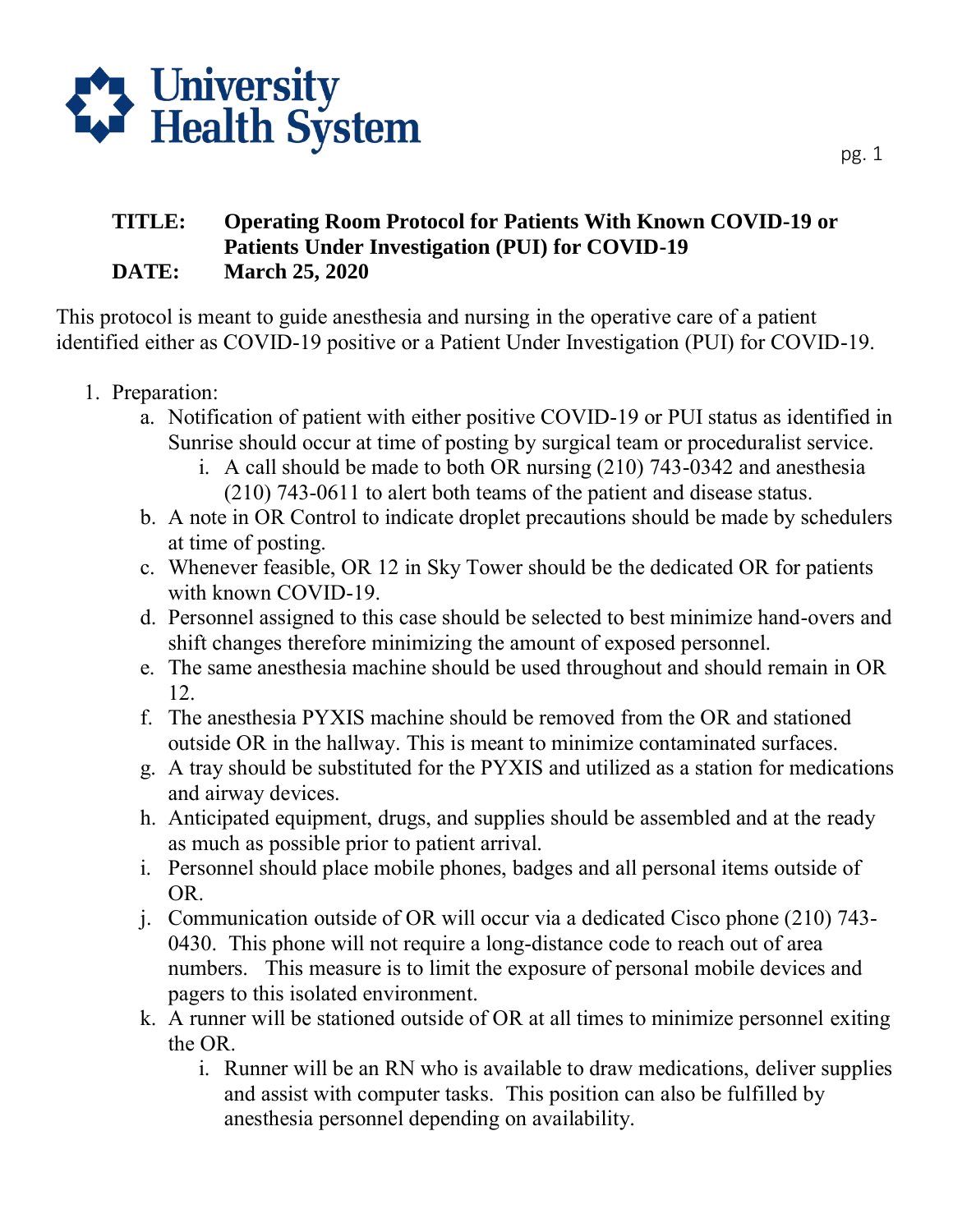

- l. PPE to include N95 mask, gloves, eye wear, boots and gowns will be stationed outside OR at all times.
	- i. PCC with control distribution of N95 masks and station PPE equipment in insolation cart outside out OR.
	- ii. Standard wipeable isolation precaution signs are placed on entry points into OR.
- m. Clear signage will be posted to indicate limited traffic and isolation status. The runner will additionally serve as a gatekeeper for unneeded entry and exposure.
- 2. Intraprocedure:
	- a. Patient will be brought directly to the OR. Patients who are not intubated will wear a surgical mask during transport.
	- b. All personnel will utilize full PPE protection to include: N95 mask, gloves, gown, UHS laundered scrubs, eye protection and shoe covers. No personal jackets should be worn in this room or during case.
	- c. Communication outside of OR will be done via Cisco phone.
	- d. Supplies, medications, etc will be delivered to OR by runner.
	- e. Airway manipulation should be done with disposable equipment when possible.
	- f. Intubation should be performed with aim to limit aerosolization of virus:
		- i. Ensure adequate preoxygenation
		- ii. Perform Rapid Sequence Intubation (RSI) when possible
		- iii. Consider intubation by experienced anesthesia personnel
		- iv. Utilize video laryngoscopy when possible, minimize use of fiberoptic intubation
		- v. Utilize double glove technique when intubating—i.e. removing outside gloves immediately following airway manipulation.
	- g. A viral/bacterial filter should be placed on every oxygenation interface. Additionally, CO2 sampling line should be placed after the filter.
	- h. At any moment when it is necessary to disconnect patient from circuit, gas flow should be stopped and endotracheal tube should be clamped.
		- i. Examples of this would occur when transitioning patient from transport ventilator to circuit.
		- ii. If providers need to exit room, PPE should be removed in OR *with exception of N95* which should be removed in core after exiting room.
	- i. Patients who do not require ICU recovery should be fully recovered in the OR.
	- j. Patients who go to ICU should be transported directly to ICU with all personnel utilization PPE.
- 3. Post Procedure: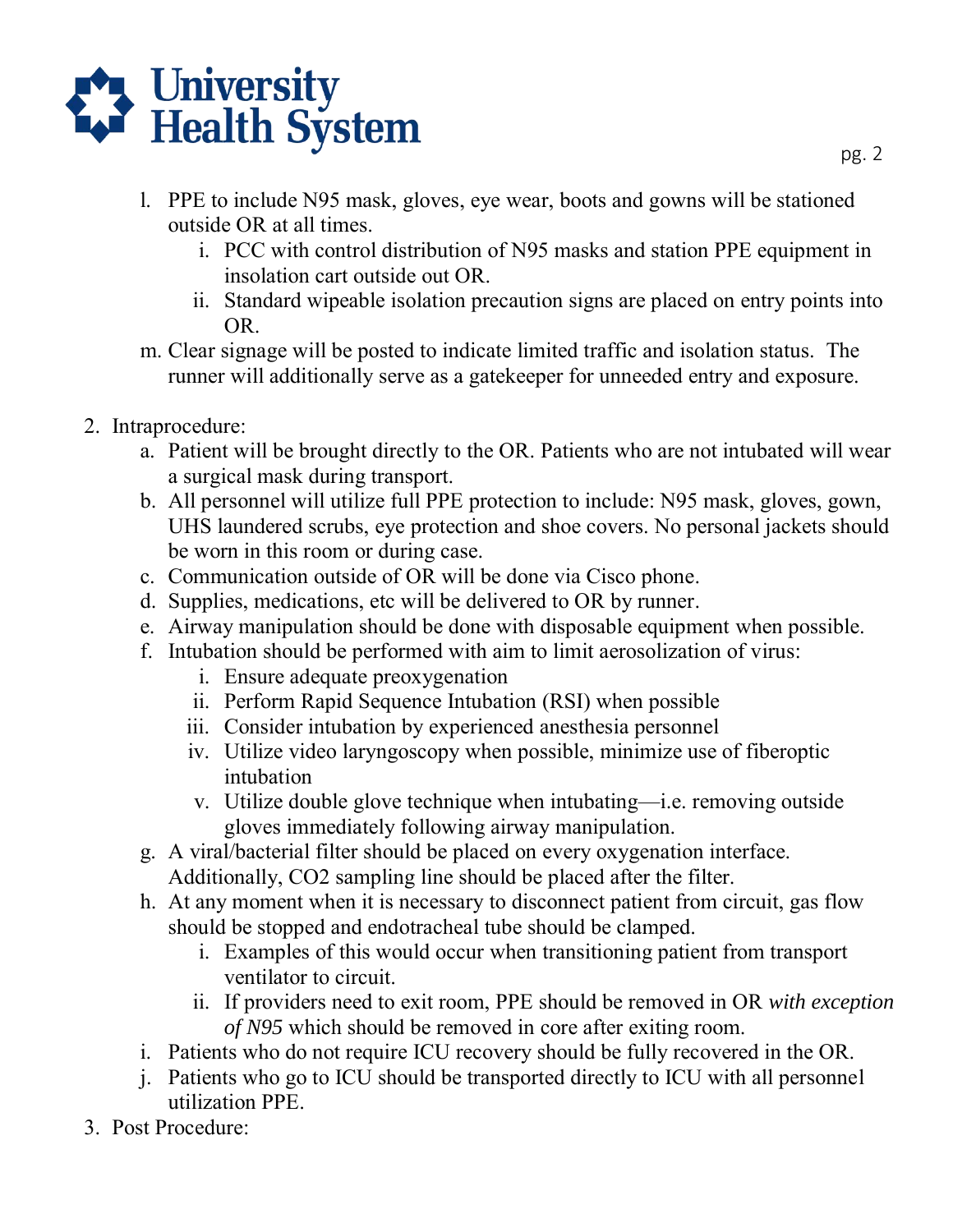

- once given the "green light" should transport commence. Security will be a. Transport path to ICU or patient destination should be cleared by security and only contacted by OR front desk at (210) 358-2465. During transport, the PPE requirements for transport team members is dictated by whether the patient is wearing a facemask or is intubated.
	- i. If patient is wearing a facemask: Transport team members should wear a barrier mask (e.g. surgical or procedural mask). Gowns, gloves, eye protection not indicated during transport.
	- ii. If patient is intubated: Transport team member managing airway should utilize full PPE (N95 respirator, eye protection, gown, gloves) and may not interact with the hospital environment during transportation.
		- 1. A team member wearing an N95 mask should be available for tasks such as opening doors, summoning the elevator, etc and should not make contact with the patient.
- the exception of barrier (e.g. surgical or procedural) or N95 mask (depending on b. Upon completion of transport, all PPE should be removed in patient's room with isolation need)—which should be removed and promptly disposed.
- c. OR should be thoroughly decontaminated with all devices, machines, computers and pumps disinfected.
- d. Unused anesthesia equipment and supplies should be disposed of and removed from OR (ie, no residual items in sharps container).
- e. Soda lime and HME filter should be disposed of between cases.
- f. Team debriefing after each case.
- g. Personnel involved in the care of a COVID-19 positive patient or PUI should selfmonitor for signs of infection for two weeks following exposure.
- h. Anesthesia machine should be cleaned according to guidelines by the Anesthesia Patient Safety Foundation, CDC and manufacturer's guidelines.
	- i. APSF guidelines can be found here: https://www.apsf.org/fa-on-anesthesiamachine-use-protection-and-decont[amination-during-the-covid-19](https://www.apsf.org/fa-on-anesthesia-machine-use-protection-and-decontamination-during-the-covid-19-pandemic/) [pandemic/](https://www.apsf.org/fa-on-anesthesia-machine-use-protection-and-decontamination-during-the-covid-19-pandemic/)

References: